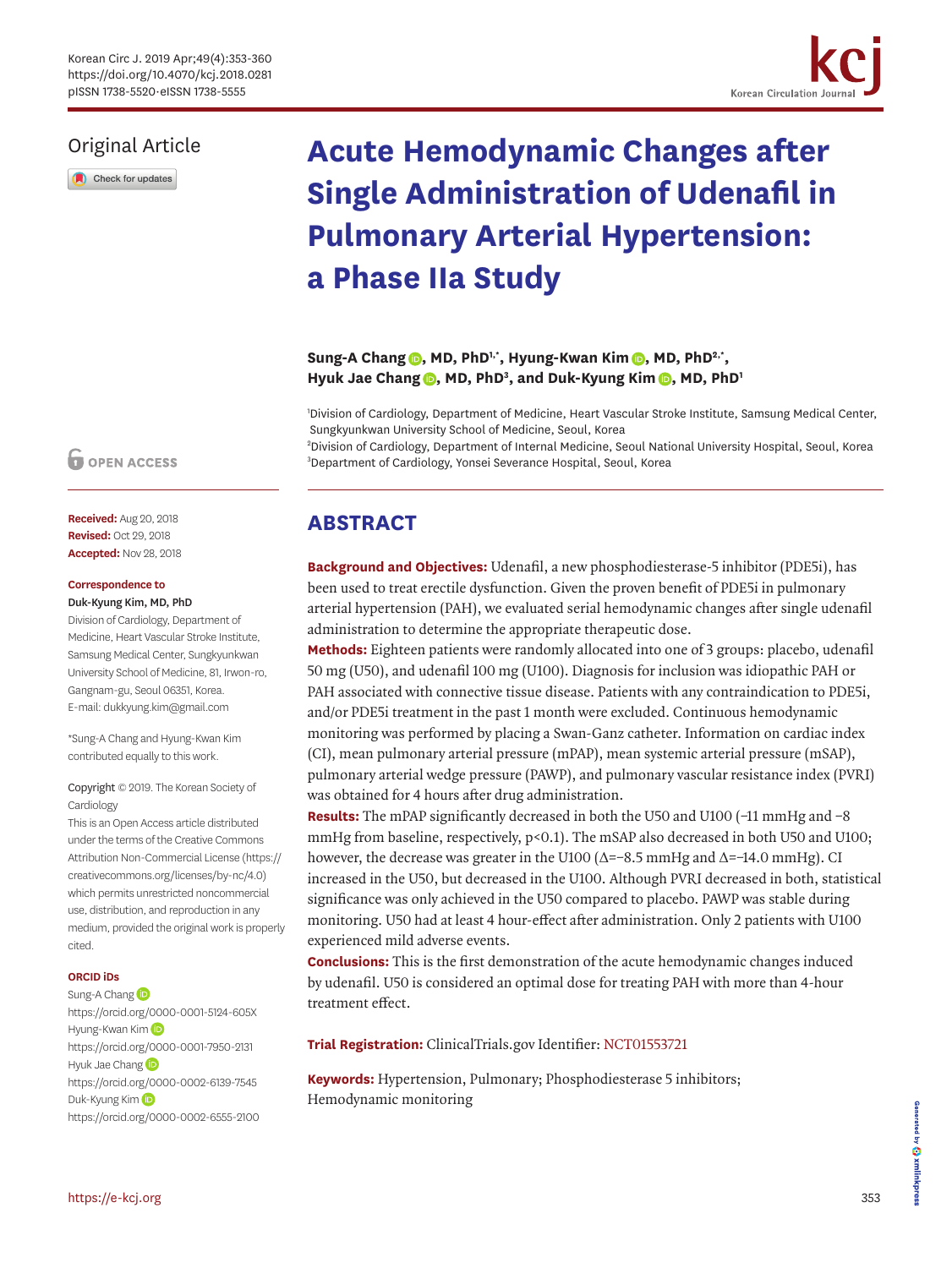

#### **Trial Registration**

ClinicalTrials.gov Identifier: [NCT01553721](http://clinicaltrials.gov/ct2/show/NCT01553721)

#### **Funding**

This study was supported by Dong-A ST, Seoul, Korea.

#### **Conflict of Interest**

This study was supported by Dong-A ST, but the sponsor had no role in the design of the study, the collection, and analysis of the data, or the preparation of the manuscript. The authors have no financial conflicts of interest.

### **Author Contributions**

Conceptualization: Kim DK; Data curation: Chang SA, Kim HK, Chang HJ, Kim DK; Formal analysis: Chang SA, Kim HK, Chang HJ, Kim DK; Funding acquisition: Kim DK; Investigation: Kim HK, Kim DK; Methodology: Chang SA, Kim HK, Chang HJ, Kim DK; Project administration: Kim DK; Resources: Chang SA, Kim HK; Supervision: Kim DK; Validation: Chang SA, Kim HK, Kim DK; Visualization: Chang SA, Kim HK; Writing - original draft: Chang SA, Kim HK; Writing - review & editing: Chang SA, Kim HK, Kim DK.

## **INTRODUCTION**

Udenafil (Zydena®; Dong-A ST, Seoul, Korea) is a drug within the phosphodiesterase-5 inhibitor (PDE5i) class. Similar to other PDE5i drugs, udenafil has been developed for erectile dysfunction and is approved in Asia with single dosages of 50, 100, and 200 mg. There have been personal reports of off-label use of udenafil for pulmonary arterial hypertension (PAH), and udenafil has a theoretical background of pulmonary vasodilator effect as a member of the PDE5i class. Furthermore, udenafil has a longer half-life (10–13 hours) than sildenafil and has a rapid onset of action (peak plasma concentration 1–2 hours after administration); thus, drug usage twice per day is possible. However, acute hemodynamic response and optimal dosage for patients with PAH has not yet been evaluated. We investigated the acute hemodynamic impact of udenafil on pulmonary and systemic circulation and determine the optimal dosage for a phase IIb study.

## **METHODS**

### **Patient population**

Patients (age ≥18 years) who were diagnosed with idiopathic PAH or PAH associated with connective tissue disease with symptoms (New York Heart Association [NYHA] functional class II–IV) were included. At baseline right heart catheterization, all patients met the following hemodynamic criteria for inclusion; mean pulmonary arterial pressure (mPAP) ≥25 mmHg, PVR ≥400 dyne/sec/cm−5, and pulmonary artery wedge pressure (PAWP) or left ventricular end diastolic pressure ≤15 mmHg.

All patients should have maintained their medication for the last 30 days and endothelin receptor antagonist (ERA) dosage should not be changed for 12 weeks before the screening test.

Exclusion criteria was as follows: 1) expected survival less than 6 months, 2) body mass index less than  $18.5 \text{ kg/m}^2$ , 3) HIV infection, 4) recent myocardial infarction, cerebral infarction, and life threatening arrhythmia within 6 months before screening, 5) history of atrial septostomy or angina within 12 weeks of screening, 6) left ventricular ejection fraction less than 45% or any left ventricular outflow tract obstruction or aortic stenosis at screening echocardiography, 7) abnormal liver function test (3 times higher aspartate aminotransferase/alanine aminotransferase level than normal range), 8) hypotension less than 90/50 mmHg or uncontrolled hypertension greater than 170/100 mmHg, 9) severe lung disease (total lung capacity less than 70%), 10) severe renal or moderate to severe liver disease, 11) history of non-arteritic anterior ischemic optic neuropathy, 12) pregnancy, peripartum, or breast-feeding woman, 13) Corrected QT prolongation on electrocardiogram, 14) history of hypersensitivity to PDE5i, 15) drugs or diet that can affect udenafil metabolism such as antibacterials, antifungals, antiviral agent, cimetidine, and grapefruit juice.

The Institutional Review Board of each institute (1105-039-361 at Seoul National University Hospital; 2011-05-037 at Samsung Medical Center; 4-2011-0343 at Yonsei Severance Hospital) and regulatory authorities approved the study protocol, and written informed consent was obtained from all participants. The Ministry of Food and Drug Safety in Korea approved the use of udenafil in patients with PAH for this study.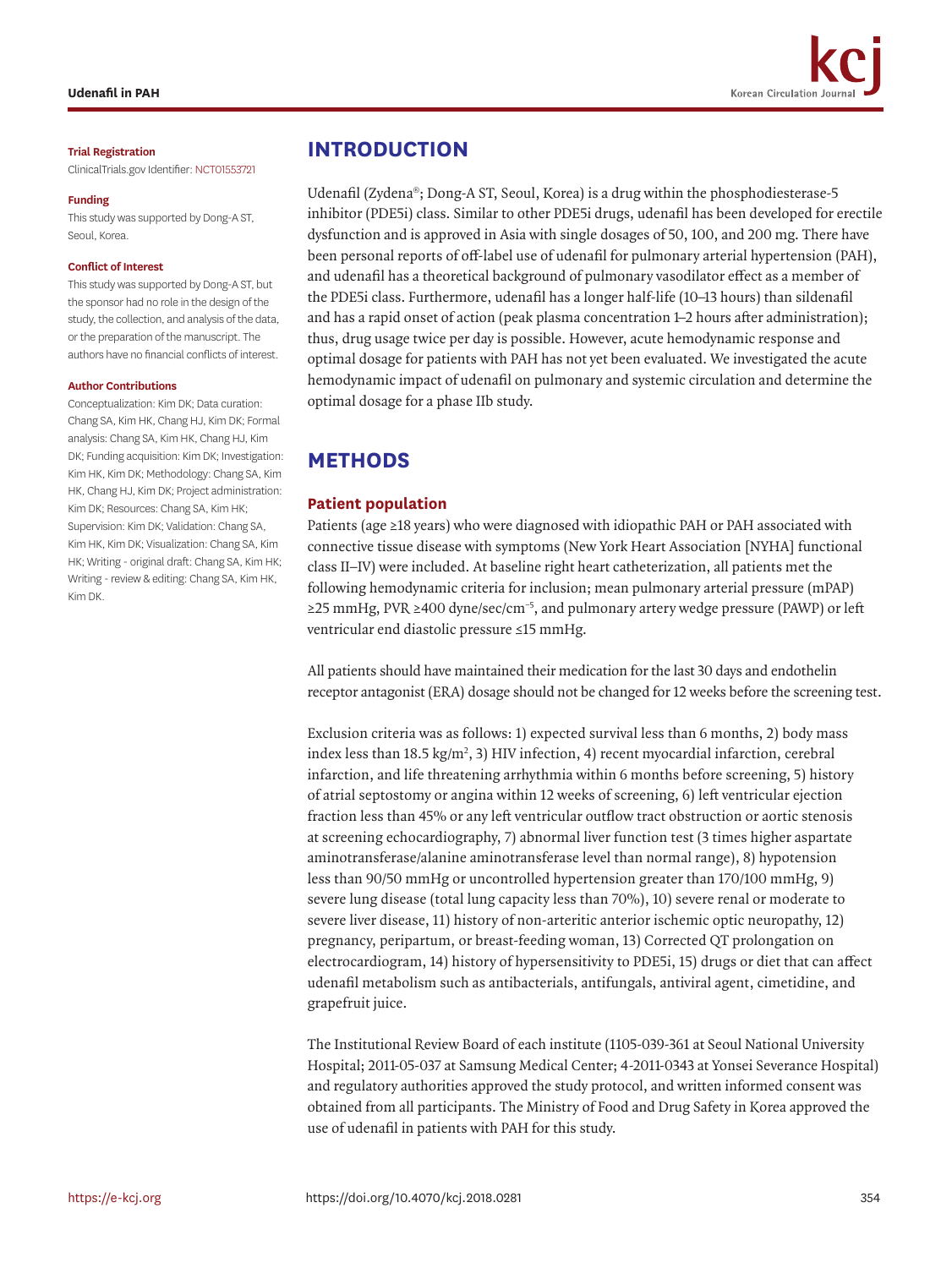### **Study protocol**

After screening, study subjects (n=18) were randomly allocated to udenafil 50 mg (U50), udenafil 100 mg (U100), or placebo groups. There were 6 subjects in each group. Swan-Ganz catheters were inserted through the internal jugular vein, and baseline hemodynamics were evaluated. After initial assessment, undenafil or placebo was administrated to all patients. Hemodynamic monitoring was maintained for 4 hours and hemodynamics were repeatedly assessed at 30, 60, 90, 120, 180, and 240 minutes after drug administration.

## **Hemodynamic evaluation**

Major hemodynamic parameters for drug response were evaluated as follows: pulmonary vascular resistance index (PVRI), pulmonary vascular resistance (PVR), cardiac index (CI), and cardiac output (CO). Standard thermodilution technique was used to estimate CO, and CI was calculated by multiplying CO by heart rate (HR). Additional hemodynamic parameters were acquired from continuous monitoring from Swan-Ganz catheters and a-line monitoring as follows: mPAP, systolic pulmonary arterial pressure, diastolic pulmonary arterial pressure, systemic vascular resistance index, systemic vascular resistance, mean systemic arterial pressure (mSAP), systolic systemic arterial pressure, diastolic systemic arterial pressure, PAWP, right atrial pressure, central venous pressure, HR, mixed venous oxygen saturation, partial pressure of arterial oxygen, partial pressure of carbon dioxide, and oxygen saturation.

Adverse events, adverse drug reactions, and serious adverse events were monitored throughout the study by the attending physician.

### **Data analysis**

This was an exploratory clinical trial to determine the dose of udenafil for PAH, and formal sample size calculations were not conducted. Considering a drop-out rate of 15%, a total of 18 patients (or 6 patients in each group) was the target number of subjects.

Demographics, baseline characteristics, hemodynamic variables, and gas exchange variables were summarized by treatment group and all subjects. Demographics and baseline characteristics were summarized with descriptive statistics as mean±standard deviation for continuous variables and frequency for categorical variables. Also, hemodynamic parameters were described with median and quartiles as  $(Q_1, Q_3)$ .

This study enrolled fewer subjects and nonparametric methods were used. Wilcoxon signed rank test was conducted at a significance level of 0.1 to compare the maximal decrease from baseline within each treatment group. In addition, Page's trend test was conducted to confirm increasing the tendency for change from baseline CI in the U50 group.

All statistical analyses were performed using SAS version 9.1 (SAS Institute Inc., Cary, NC, USA) and R software version 3.2.3 (R Foundation, Vienna, Austria).

## **RESULTS**

Eighteen patients (6 patients per group) were finally included and analyzed. Characteristics of study subjects and baseline hemodynamic parameters are described in **[Table 1](#page-3-0)**. Mean age was 40, and 78% of all patients were female. According to the NYHA functional classification, 56% of patients were in functional class II and 44% of patients were in functional class III. ERA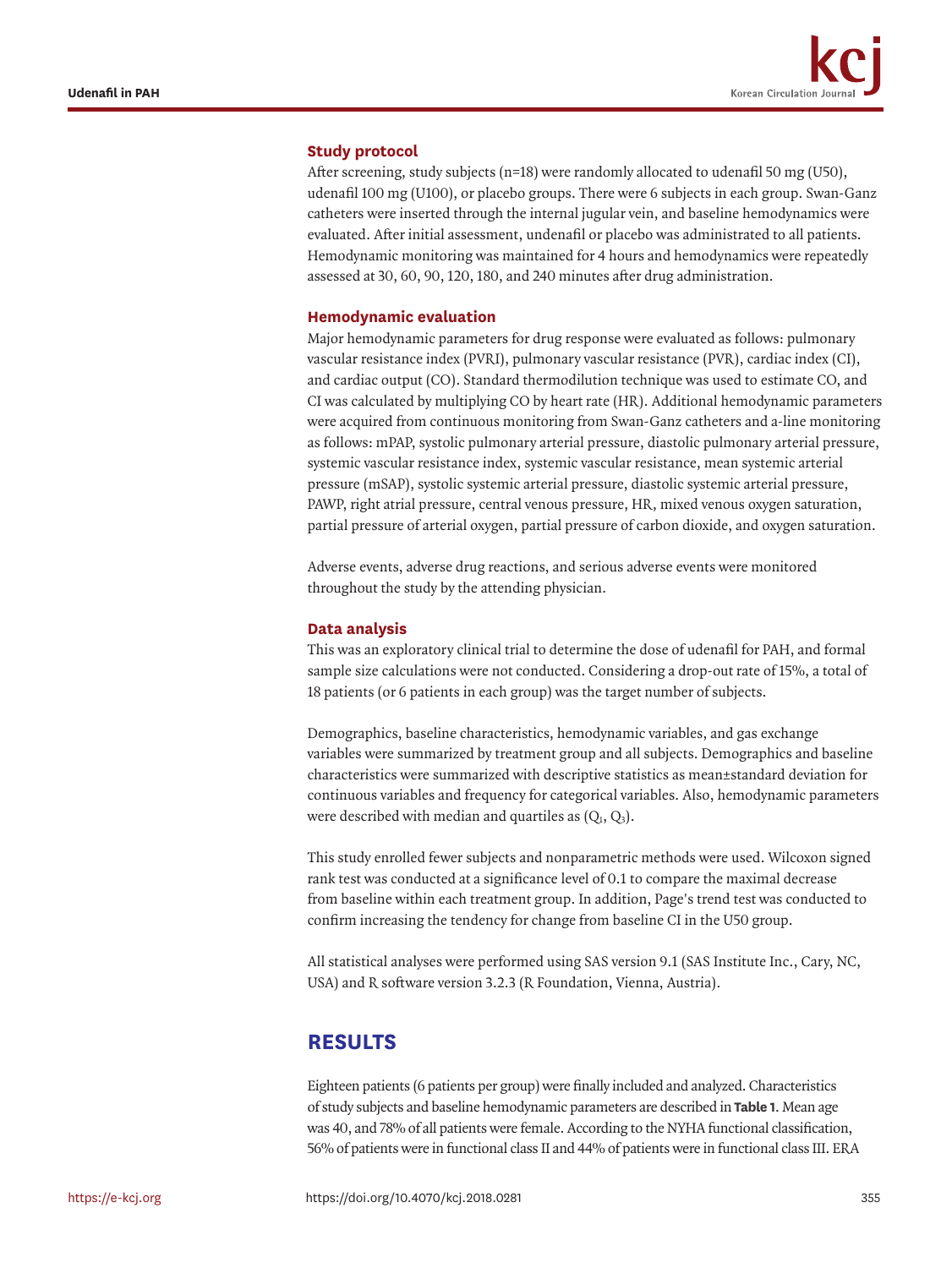<span id="page-3-0"></span>**Table 1.** Baseline hemodynamic and gas exchange variables

|                                                    | All $(n=18)$         | U50 group $(n=6)$    | U100 group $(n=6)$   | Placebo group $(n=6)$ |
|----------------------------------------------------|----------------------|----------------------|----------------------|-----------------------|
| Age (years)                                        | 40±14                | $36 \pm 18$          | 49.00±13.61          | $36.17 \pm 6.11$      |
| Gender (women)                                     | 14 (78)              | 5(83)                | 6(100)               | 3(50)                 |
| PAH cause                                          |                      |                      |                      |                       |
| <b>IPAH</b>                                        | 11(61.1)             | 5(83.3)              | 2(33.3)              | 4(66.7)               |
| <b>CTD</b>                                         | 7(38.9)              | 1(16.7)              | 4(66.7)              | 2(33.3)               |
| NYHA functional class                              |                      |                      |                      |                       |
| Class II                                           | 10(56)               | 1(17)                | 3(50)                | 6 (100)               |
| Class III                                          | 8(44)                | 5(83)                | 3(50)                | 0(0)                  |
| <b>ERA</b> medication                              | 13(72)               | 4(67)                | 4(67)                | 5(83)                 |
| HR (beats/min)                                     | 74 (62, 82)          | 83 (58, 94)          | 65 (62, 74)          | 74 (67, 76)           |
| mSAP (mmHg)                                        | 84.5 (78.0, 88.0)    | 84.0 (84.0, 88.0)    | 81.5 (74.0, 86.0)    | 87.0 (82.0, 96.0)     |
| mPAP (mmHg)                                        | 52.0 (38.0, 58.0)    | 50.5 (43.0, 72.0)    | 47.0 (30.0, 57.0)    | 55.0 (49.0, 66.0)     |
| CI $(L/min/m2)$                                    | 2.95(1.79, 3.50)     | 2.21(1.48, 3.03)     | 3.24(2.71, 3.50)     | 3.18(1.79, 3.65)      |
| SVRI (dyne/sec/cm <sup>-5</sup> /m <sup>-2</sup> ) | 1,944 (1,733, 3,069) | 2,968 (1,819, 3,070) | 1,743 (1,606, 3,131) | 1,945 (1,733, 2,959)  |
| PVRI (dyne/sec/cm <sup>-5</sup> /m <sup>-2</sup> ) | 1,182 (679, 2,150)   | 1,521 (738, 3,237)   | 887 (575, 1,187)     | 1,213 (1,098, 2,150)  |
| MVO <sub>2</sub>                                   | 78.6 (68.2, 83.1)    | 77.9 (71.0, 85.3)    | 67.2 (65.0, 79.8)    | 82.3 (77.4, 88.0)     |
| $PaO2$ (mmHg)                                      | 73.8 (68.7, 91.6)    | 81.8 (72.0, 91.6)    | 72.9 (60.0, 79.0)    | 70.0 (67.1, 94.6)     |

Data are presented as mean±standard deviation or number (%), or median value with quartiles ( $Q_1$ ,  $Q_3$ ).

CI = cardiac index; CTD = connective tissue disease; ERA = endothelin-receptor antagonist; HR = heart rate; IPAH = idiopathic pulmonary arterial hypertension; mPAP = mean pulmonary arterial pressure; mSAP = mean systemic arterial pressure; MVO<sub>2</sub> = mixed venous oxygen saturation; NYHA = New York Heart Association; PAH = pulmonary arterial hypertension; PaO<sub>2</sub> = partial pressure of arterial oxygen; PVRI = pulmonary vascular resistance index; SVRI = systemic vascular resistance index; U50 = udenafil 50 mg; U100 = udenafil 100 mg.

> medication was already given in 72% of the patients. The etiology of PAH was idiopathic in 61% of patients and the rest were PAH associated with connective tissues disease. The mPAP was markedly elevated (52.0 mmHg; 38.0, 58.0), and mSAP was normal. CI was in the lower normal range (2.95 L/min/m<sup>2</sup>) with a correspondingly increased PVRI (PVRI, 1,182 dyne/sec/cm<sup>-5</sup>/m<sup>-2</sup>; 679, 2,150).

### **Hemodynamic changes after udenafil administration**

Hemodynamic monitoring showed decreased mPAP after udenafil administration with a single dose of both 50 and 100 mg (**[Figure 1A](#page-4-0)**). Maximal mPAP reduction during 4 hours of monitoring was 11.0 mmHg in the U50 group and 8.0 mmHg in the U100 group. However, PVRI decreased only in the U50 group (MaxDiff=−511 dyne/sec/cm<sup>-5</sup>/m<sup>-2</sup>) and the U100 and placebo groups did not show a significant change (MaxDiff=226 and −141 dyne/sec/cm−5/m−2) (**[Figure 1B](#page-4-0)**). Change in mSAP was significant in the U100 group, with a maximal difference of 14 mmHg, which is significantly lower than the baseline value. However, this was not true in the U50 group (**[Figure 1C](#page-4-0)**). CI tended to increase in the U50 group (p<0.01) and there was no change in the placebo and U100 groups (p>0.05, both) (**[Figure 1D](#page-4-0)**).

There were no serious adverse events during the study. Adverse events were observed in 4 patients in the placebo group, no patients in the U50 group, and 2 patients in the U100 group. Adverse events and adverse drug reactions are shown in **[Table 2](#page-3-1)**.

<span id="page-3-1"></span>

| Table 2. Adverse event and adverse drug reaction |                 |               |   |                 |               |             |                 |               |          |  |  |  |
|--------------------------------------------------|-----------------|---------------|---|-----------------|---------------|-------------|-----------------|---------------|----------|--|--|--|
|                                                  | Placebo         |               |   | U50             |               | U100        |                 |               |          |  |  |  |
|                                                  | No. of subjects | No. of events |   | No. of subjects | No. of events |             | No. of subjects | No. of events |          |  |  |  |
| Adverse event                                    |                 | Mild          |   | O               | Mild          | 0           |                 | Mild          |          |  |  |  |
|                                                  |                 | Moderate      |   |                 | Moderate      | $\circ$     |                 | Moderate      |          |  |  |  |
|                                                  |                 | Severe        | 0 |                 | Severe        | $\mathbf 0$ |                 | Severe        | $\Omega$ |  |  |  |
| Adverse drug reaction                            |                 | Mild          | O | $\Omega$        | Mild          | 0           |                 | Mild          |          |  |  |  |
|                                                  |                 | Moderate      | 0 |                 | Moderate      | 0           |                 | Moderate      | $\Omega$ |  |  |  |
|                                                  |                 | Severe        | 0 |                 | Severe        | O           |                 | Severe        |          |  |  |  |
| Serious adverse event                            |                 |               |   | $\Omega$        |               |             | $\Omega$        |               |          |  |  |  |

 $U$ 50 = udenafil 50 mg; U100 = udenafil 100 mg.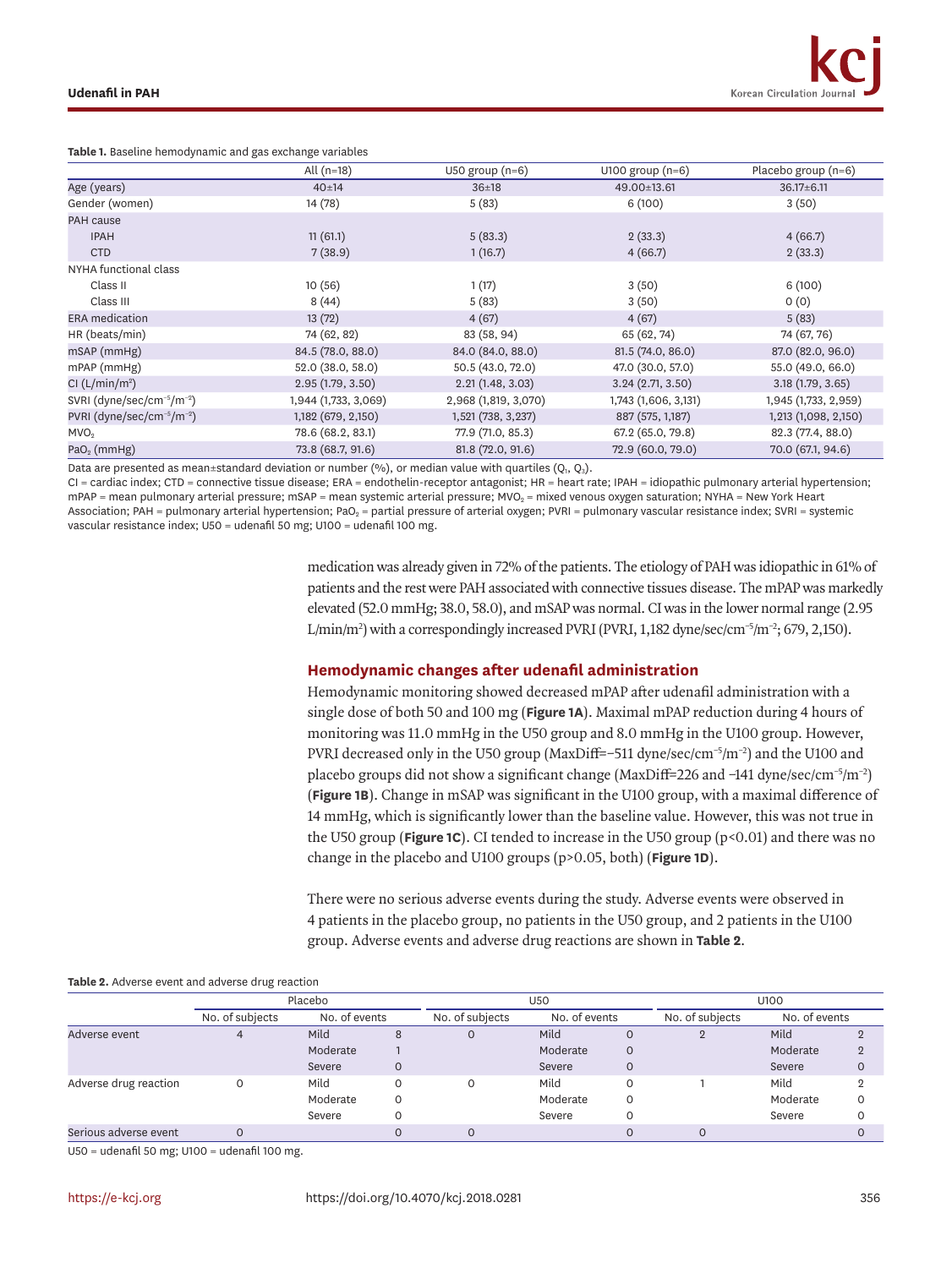

<span id="page-4-0"></span>**Figure 1.** Changes in major hemodynamic parameters according to time. (A) Change in mPAP from baseline. (B) Change in PVRI from baseline. (C) Change in mSAP from baseline. (D) Change in CI from baseline.

CI = cardiac index; mPAP = mean pulmonary arterial pressure; mSAP = mean systemic arterial pressure; PVRI = pulmonary vascular resistance index; U50 = udenafil 50 mg; U100 = udenafil 100 mg.

> Of note, there were no adverse events or adverse drug reactions in the U50 group. Adverse events in the placebo group were procedure-related, such as puncture site pain. Adverse events in the U100 group were exclusively puncture-related, and 1 patient experienced the adverse drug reaction of mild fever, which was possibly related to udenafil.

# **DISCUSSION**

<span id="page-4-2"></span><span id="page-4-1"></span>Udenafil is a newly developed long-acting PDE5i with efficacy and safety profiles comparable with those of other PDE5i. Similar to other PDE5i, udenafil was originally developed for the treatment of erectile dysfunction.[1\)](#page-6-0) Udenafil has a longer half-life than sildenafil and shows persistent vasodilator effects for 12 hours after administration[.2\)](#page-6-1)[3\)](#page-6-2) Like other PDE5i, udenafil has been used for a variety of clinical applications for important disease entities, including left ventricular hypertrophy,<sup>4)</sup> heart failure,<sup>5)</sup> and portal hypertension.<sup>[6\)](#page-6-5)</sup>

<span id="page-4-6"></span><span id="page-4-5"></span><span id="page-4-4"></span><span id="page-4-3"></span>Because sildenafil<sup>7)</sup> and tadalafil<sup>8)</sup> are already approved for PAH-specific treatment, the class effect of udenafil in this rare but clinically important disease has been anticipated. Because of delayed approval of sildenafil and tadalafil for PAH treatment by the Korean Food & Drug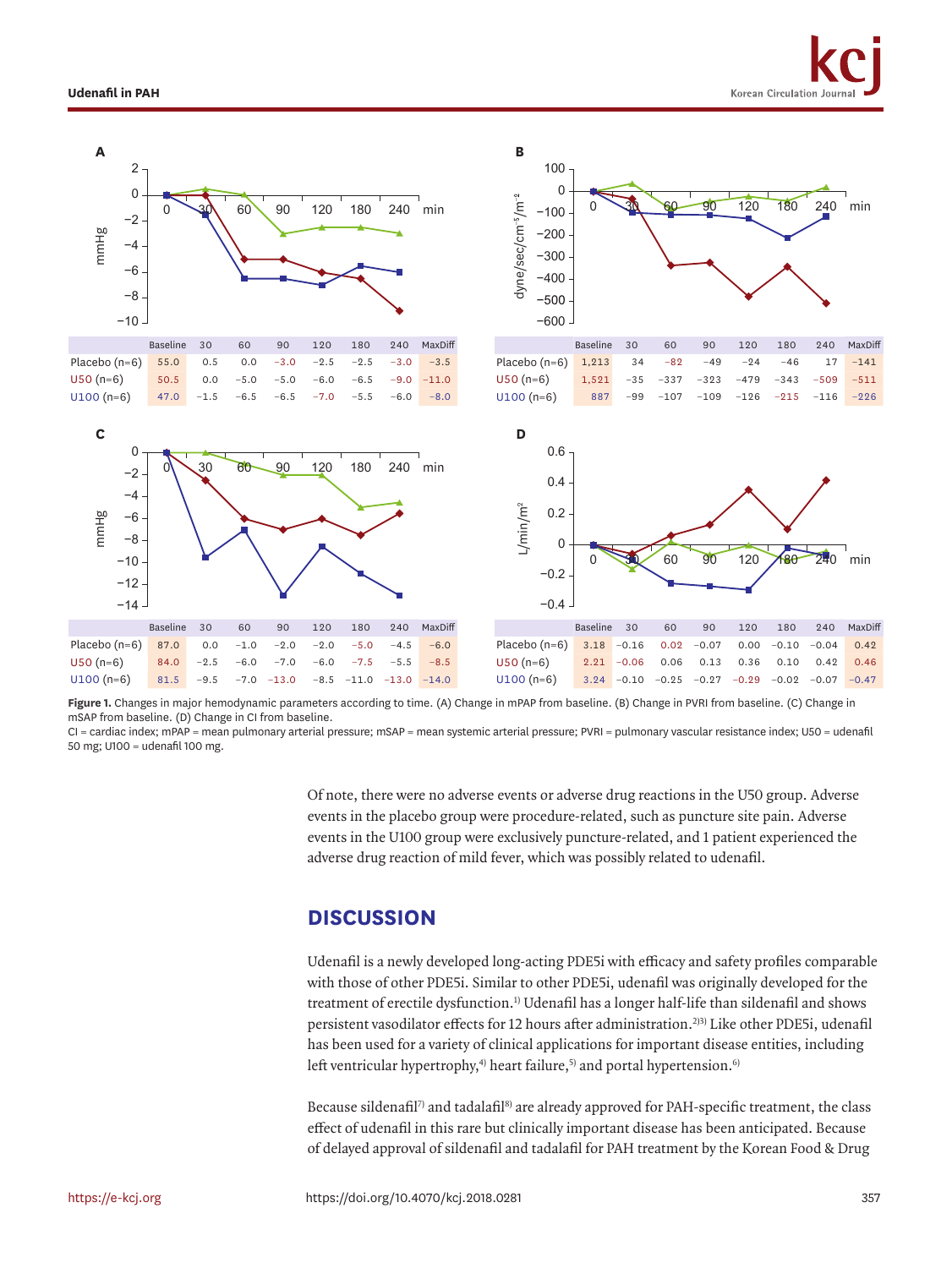Administration, there have been off-label uses of udenafil for patients with PAH. Clinical experiences for PAH in Korea have been shared in a clinical working group. This study was designed to determine optimal dosage and administration intervals of udenafil in patients with PAH by demonstrating continuous hemodynamic monitoring data, which can be used for efficacy study of udenafil in PAH. Udenafil tablets are already available as 3 different types, i.e., 50, 100, and 200 mg, in clinical practice. Among the 3 different doses, the 50 and 100 mg tablets were adopted for this study to investigate the basis of pharmacokinetics in patients with PAH, based on the earlier study performed in patients with heart failure.<sup>[5\)](#page-6-4)</sup>

<span id="page-5-0"></span>In the current study, we found that mPAP was significantly and similarly decreased in both the U50 and U100 groups compared to the placebo group. This salutary effect started 1 hour after udenafil administration and persisted for at least 4 hours. Of interest, PVRI was only decreased in the U50 group up to 511 dyne/sec/cm−5/m−2 compared to the baseline value, but a reduction in PVRI was not observed in U100, which only demonstrated a small decrease in PVRI. This observation should be considered together with serial changes in mSAP and CI; although mSAP decreased in both U50 and U100, the amount of reduction in the U100 group was greater than the corresponding value observed in the U50 group. More importantly, change of mSAP was even greater than that of mPAP in the U100 group. Of note, CI was significantly increased in U50, suggesting an immediate benefit in PAH hemodynamics. However, CI significantly decreased in U100 for 2 hours after administration of U100. This finding implies that 50 mg udenafil should be considered the optimal dose in PAH management rather than 100 mg as a single dosage. It is conceivable that mSAP was significantly decreased in U100 for the first 90 minutes after udenafil administration, possibly resulting in preload reduction in the right ventricle, and finally leading to decreased CO even though PVRI was decreased.

PDE5i is a potent vasodilator, and its selectivity for pulmonary circulation is an essential component when a new PDE5i is considered for PAH treatment. The acute hemodynamic effects of sildenafil, tadalafil, and vardenafil on pulmonary circulation in earlier studies<sup>9</sup>) were variable. In addition, there were variable effects in their kinetics of pulmonary vasorelaxation (most rapid effect by vardenafil), selectivity for pulmonary circulation (sildenafil and tadalafil, but not vardenafil), and impact on arterial oxygenation (improvement with sildenafil only). Currently, sildenafil and tadalafil have been approved for PAH treatment based on clinical evidence. Our study shows good selectivity of udenafil for pulmonary circulation at a dosage of 50 mg, resulting in pulmonary vasodilation without significant compromise of systemic circulation. Hemodynamic response to udenafil started an hour after udenafil administration and persisted for at least 4 hours. When we compared the study results with previous data published by using sildenafil, tadalafil, and vardenafil,<sup>[9\)](#page-7-1)</sup> a change in maximal PVRI was greatest with U50. This result suggests that udenafil has the highest selectivity for pulmonary circulation, although udenafil is similar to sildenafil in molecular structures and is comparable in terms of PDE5 selectivity<sup>10)</sup> (**[Figure 2](#page-6-7)**). Considering the consistent and continuing reduction in mPAP and PVRI in the U50 group and the long half-life of udenafil, $11/12$ ) a 12-hour administration interval of U50 is possible and clinically relevant.

<span id="page-5-4"></span><span id="page-5-3"></span><span id="page-5-2"></span><span id="page-5-1"></span>In this study, despite a small number of patients enrolled, we found only minor adverse drug reactions in the U100 group. Given a long half-life and only 2 administrations per day, patient compliance would be augmented with udenafil compared to sildenafil because daily medication frequency is generally accepted to exert a significant effect on patient compliance and potentially on prognosis.<sup>[13\)](#page-7-5)[14\)](#page-7-6)</sup>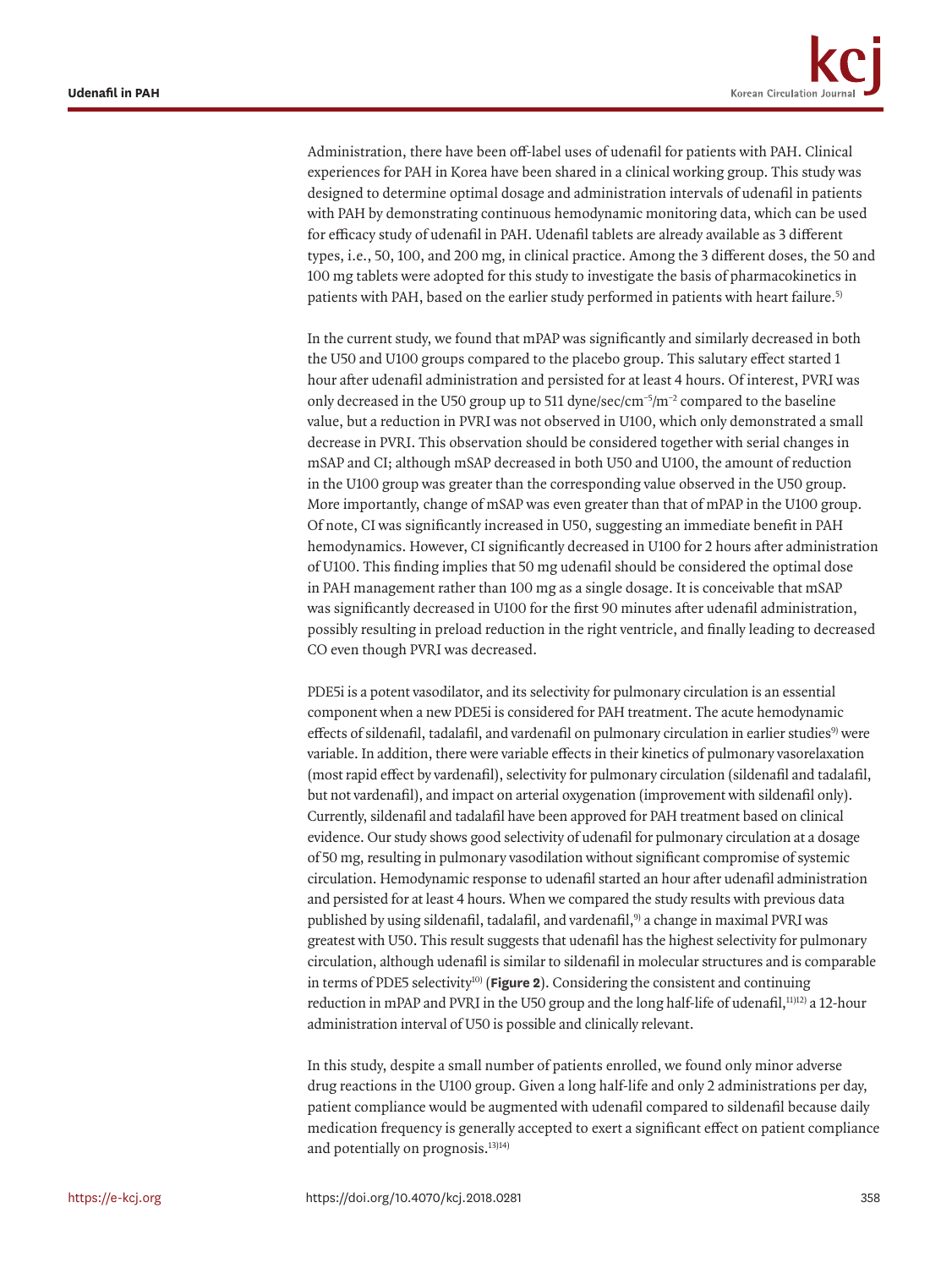

<span id="page-6-7"></span>Figure 2. Plotting of maximal PVRI change in udenafil on data from previous study by Ghofrani et al.<sup>9)</sup> Although plotted on different study subsets, change in maximal PVRI was greatest with U50, suggesting the highest selectivity of udenafil for pulmonary circulation, although udenafil is similar to sildenafil in molecular structure and is comparable in terms of PDE5 selectivity.

PDE5 = phosphodiesterase-5; PVRI = pulmonary vascular resistance index; U50 = udenafil 50 mg; U100 = udenafil 100 mg.

In conclusion, for the first time, we demonstrated the acute hemodynamic changes induced by udenafil in patients with PAH. PVRI reduction was greater in a 50 mg-dose of udenafil as compared to that in a 100 mg-dose of udenafil. CI did not decrease at most points and safety was excellent in the U50 group, suggesting that 50 mg udenafil is adequate for the phase progress of PAH clinical trials. This study lays the foundation for clinical trials with udenafil for PAH treatment.

# **REFERENCES**

<span id="page-6-0"></span>[1.](#page-4-1) Zhao C, Kim SW, Yang DY, et al. Efficacy and safety of once-daily dosing of udenafil in the treatment of erectile dysfunction: results of a multicenter, randomized, double-blind, placebo-controlled trial. *Eur Urol* 2011;60:380-7.

**[PUBMED](http://www.ncbi.nlm.nih.gov/pubmed/21458153) | [CROSSREF](https://doi.org/10.1016/j.eururo.2011.03.025)**

- <span id="page-6-1"></span>[2.](#page-4-2) Park HJ, Park JK, Park K, Min K, Park NC. Efficacy of udenafil for the treatment of erectile dysfunction up to 12 hours after dosing: a randomized placebo-controlled trial. *J Sex Med* 2010;7:2209-16. **[PUBMED](http://www.ncbi.nlm.nih.gov/pubmed/20412426) | [CROSSREF](https://doi.org/10.1111/j.1743-6109.2010.01817.x)**
- <span id="page-6-2"></span>[3.](#page-4-2) Kim BH, Lim HS, Chung JY, et al. Safety, tolerability and pharmacokinetics of udenafil, a novel PDE-5 inhibitor, in healthy young Korean subjects. *Br J Clin Pharmacol* 2008;65:848-54. **[PUBMED](http://www.ncbi.nlm.nih.gov/pubmed/18318773) | [CROSSREF](https://doi.org/10.1111/j.1365-2125.2008.03107.x)**
- <span id="page-6-3"></span>[4.](#page-4-3) Kim HL, Kim YJ, Kim KH, et al. Therapeutic effects of udenafil on pressure-overload cardiac hypertrophy. *Hypertens Res* 2015;38:597-604. **[PUBMED](http://www.ncbi.nlm.nih.gov/pubmed/25832922) | [CROSSREF](https://doi.org/10.1038/hr.2015.46)**

<span id="page-6-4"></span>[5.](#page-5-0) Kim KH, Kim HK, Hwang IC, et al. PDE 5 inhibition with udenafil improves left ventricular systolic/ diastolic functions and exercise capacity in patients with chronic heart failure with reduced ejection fraction; a 12-week, randomized, double-blind, placebo-controlled trial. *Am Heart J* 2015;169:813-22.e3.

<span id="page-6-5"></span>[6.](#page-4-4) Kreisel W, Deibert P, Kupcinskas L, et al. The phosphodiesterase-5-inhibitor udenafil lowers portal pressure in compensated preascitic liver cirrhosis. A dose-finding phase-II-study. *Dig Liver Dis* 2015;47:144-50.

**[PUBMED](http://www.ncbi.nlm.nih.gov/pubmed/25483910) | [CROSSREF](https://doi.org/10.1016/j.dld.2014.10.018)**

<span id="page-6-6"></span>[7.](#page-4-5) Galiè N, Ghofrani HA, Torbicki A, et al. Sildenafil citrate therapy for pulmonary arterial hypertension. *<sup>N</sup> Engl J Med* 2005;353:2148-57. **[PUBMED](http://www.ncbi.nlm.nih.gov/pubmed/16291984) | [CROSSREF](https://doi.org/10.1056/NEJMoa050010)**